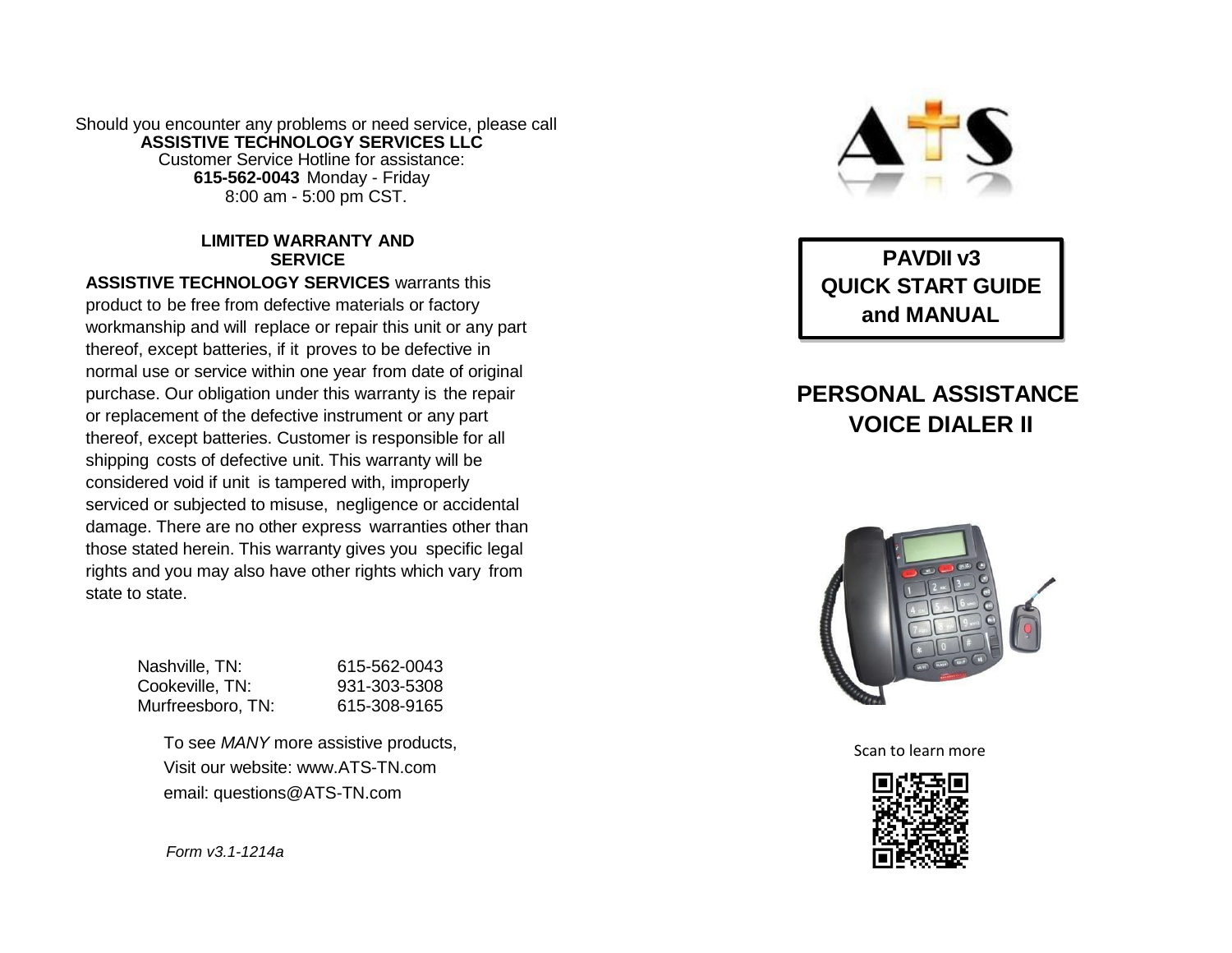

# **PAVDII v3 QUICK START GUIDE**

#### **INSTALLATION**

#### **IMPORTANT: Telephone line needs to be disconnected prior to opening the battery compartment**

- Unscrew battery compartment at bottom of unit
- Insert 4 Alkaline AA (LR06, 1.5V) batteries (not included)
- Close battery compartment
- Connect one end of phone line cord to telephone line wall jack and other end to back side of telephone
- Connect power adapter to connection at back panel and to available power socket

## **STORING EMERGENCY CONTACT NUMBERS**

- Set **MENU** switch at back of phone to "**ON**"
- Press **PRO**
- Press ▲2 x to select "**STORE NUMBER"**
- Press  $OK/\mathcal{L}$  to enter
- Enter telephone number to be stored
- Press **DEL** to delete a wrong entered number
- Use ▲ and ▼ to move back and forward through number
- Press  $OK/\mathcal{L}$  to confirm
- Enter name using characters on numeric keypad
- Press **DEL** to delete a wrong entered character
- Use ▲ and ▼ to move back and forward through characters
- Press  $OK/\mathcal{L}$  to confirm
- Select "**EMERGENCY OFF**" or "**EMERGENCY ON**"

#### **8 Remote 911 Feature**

Upon receiving an **emergency** call from the system, the **receiver** of the call can press 911 on their telephone keypad. Upon hearing 911 pressed by the receiver of the call, the system will hang-up the active call and dial 911(or the specified emergency number stored in the 911 key).

The system will not call any of the other stored emergency numbers once this feature is activated. The system does not require '0' to be pressed to acknowledge the call in this mode.

#### **9 911 Direct Feature**

The user can 'press and hold' the panic button for 5 seconds. The user will hear the telephone beep and then begin to dial the number stored in the 911 button (normally 911).

This will bypass the dialing of the normal emergency contact numbers and directly dial the emergency number stored in the 911 key.

The system will not call any of the other stored emergency numbers once this feature is activated. The system does not require '0' to be pressed to acknowledge the call in this mode.

(911 is programmed at the factory into the 911 key, but any number can be stored in the 911 key). See section 5.8.1 for instructions on how to store numbers other than 911 into the 911 key.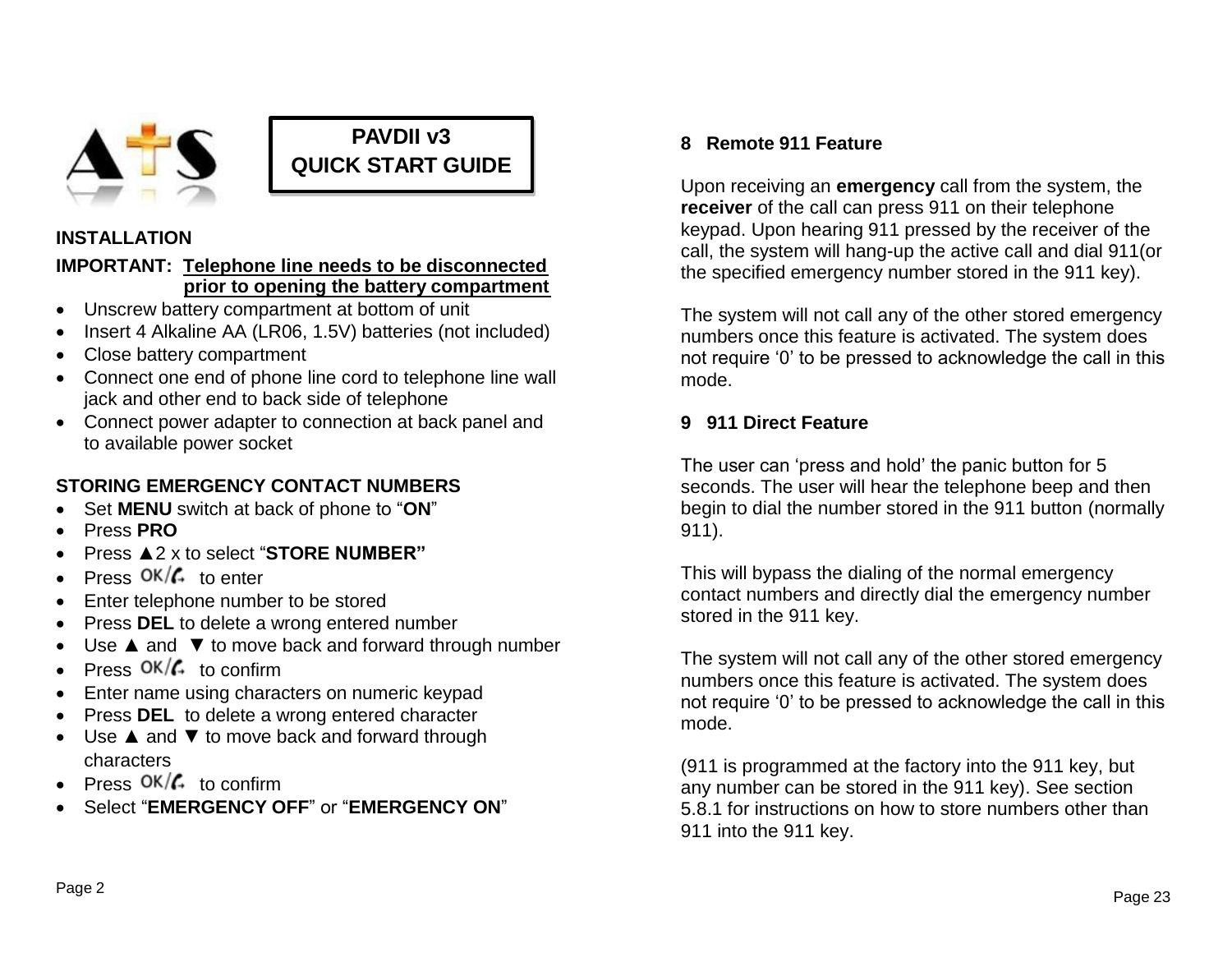It is important that the receiving party of an emergency call presses '0' to accept the call. If the emergency call is not accepted, the telephone will call the next number from the emergency number list.

NOTE: The system will continue to call the emergency contact numbers, in sequence, over and over until someone accepts the call or the call is terminated by the user.

After 1 minute 50 seconds, a beep tone will indicate the emergency call will be terminated. The receiving party should press 1+5 to add an extra 2 minutes to the call.

Once the receiving party has pressed 1+5 during the emergency call (or after 1 minutes 50 seconds to extend the call for another 2 minutes), SOS function will be deactivated.

Once the receiving party has pressed 1+9 during the emergency call, the emergency call will be terminated.

If the receiving party did not press 1+5 during the emergency call after 1 minute 50 seconds, the SOS function will not be deactivated and telephone will call the next number from the emergency number list.

Each time a number is called, the system will **dial for 1 minute.** If the system does not hear a receiver press '0' within 1 minute, it will hang up and dial the next number.

NOTE: Calling can be stopped by pressing the Pendant button again or the SOS button located on the phone

In case of "**EMERGENCY ON**" you need to select the position of this number (specifies in what order it will be dialed)

- Use ▲ or ▼ to select the position

- Press  $OK/G$  to confirm

In case you want to overwrite an existing position, you will have to confirm "**OVERWRITE?**" by pressing

# **STORING EMERGENCY MESSAGE**

- Press **PRO**
- Press ▲ 4 x to select "**RECORD MESSAGE**"
- Press and **hold**  $OK/G$ , wait for beep, "VOICE" icon is flashing
- After the beep, say the message
- Release the  $OK/\mathcal{L}$  button to finish the recording
- Press **PB/D** to leave the menu

**The maximum length of recording is '20' seconds**

## **TEST EMERGENCY MESSAGE**

- Press **PRO**
- Press ▲ 5 x to select "**CHECK MESSAGE**"
- $\cdot$  Press  $\frac{OK}{f}$  to listen to the recorded message
- Press **PB/D** to leave the menu

# **TEST SYSTEM OPERATION**

First call your chosen emergency contacts to inform them they are on your emergency contact list. Instruct your contacts how to accept, extend and/or end the call with the proper procedure. After they have been informed to press 0 to accept, 1+5 to extend and 1+9 to terminate, press the Pendant button or the SOS button to perform an actual test. Now you can proceed with other features (i.e. contact name recording, etc.)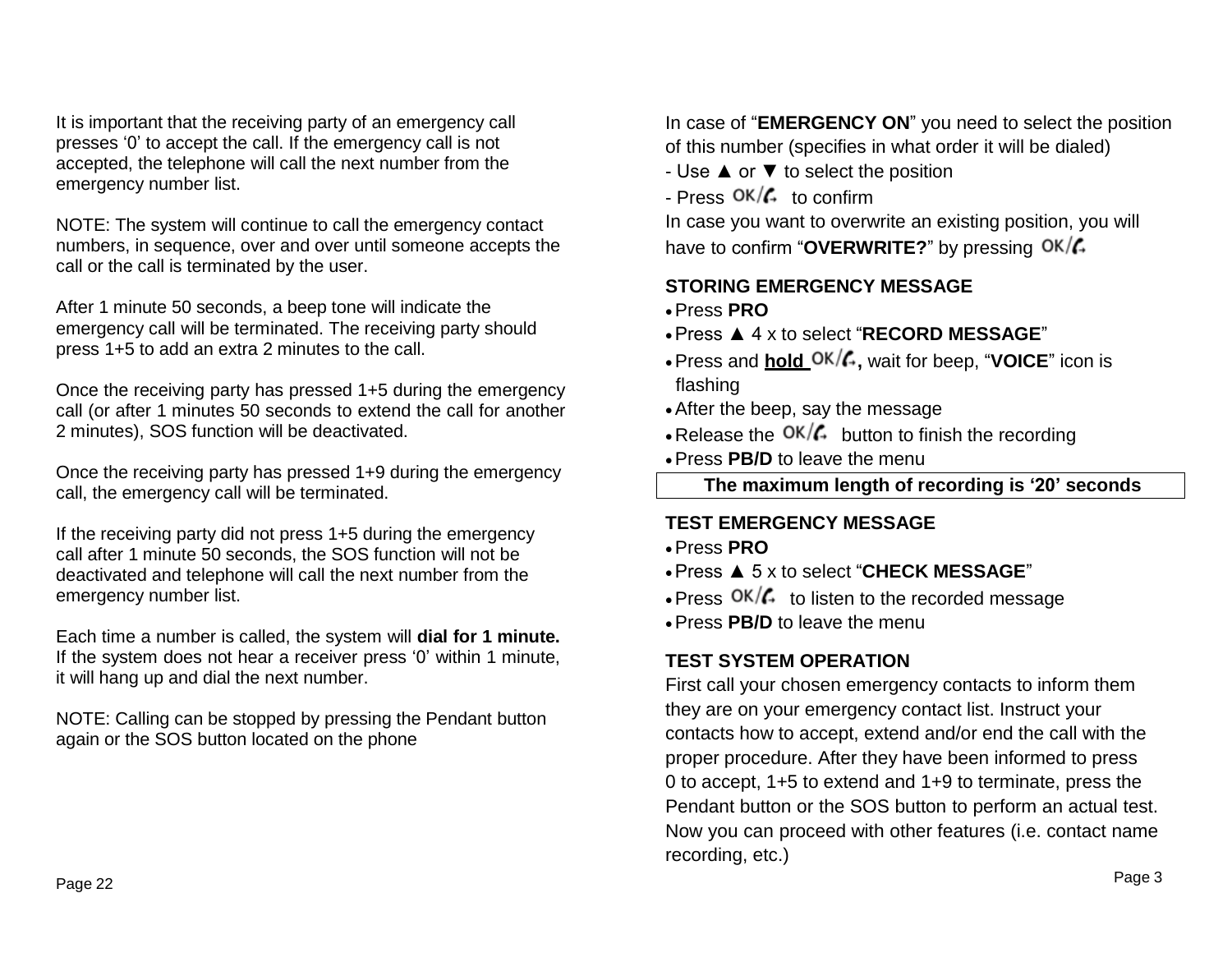# **ATS Model PAVDII v3 User Manual**



#### **1 FEATURES LIST**

#### **1.1 Emergency Features:**

- Activates alarm for 15 seconds for immediate help within the house (begins phone contact after 15 seconds)
- If no help arrives, the phone dials in sequential order, the assigned emergency numbers from the phone book (up to 30)
- Plays a pre-recorded or user recorded emergency message
- When the receiver answers the call and presses '0', a 2 minute speakerphone conversation will be activated
- Before the end of 2 minutes, receiver will hear 2 beeps and can press 1+5 to continue the conversation for another 2 minutes or after 2 minutes, the phone will dial the next emergency number from the phone book
- During the emergency conversation, the receiving party can press 1+9 to disconnect or caller can press Pendant or SOS button
- If the called party does not answer after **1 minute**, system proceeds to call the next emergency contact
- The emergency call can work with system phone off-hook with wireless pendant only
- Pendant control range is over 100 feet in open area
- Pendant is totally waterproof

# **6.8 USING DIRECT MEMORY KEYS M1, 911**

- Press **M1** or **911**
- Press  $OK/\mathcal{L}$  to dial number, or
- Pick up handset or press  $\mathbf{H}$  for hands-free mode
- Press **M1** or **911** to dial direct memory number

# **7 SOS FUNCTION**

Read carefully how **SOS** works – 1.1 Emergency Features

## **7.1 ACTIVATE SOS FUNCTION**

- Press the Pendant button, or
- Press and hold **SOS** key on telephone for at least 3 seconds

## **NOTE:**

If Pendant or SOS is accidentally pressed, pressing again with 15 seconds will deactivate and not call emergency contacts.

\*If telephone receiver is off the hook, emergency system will work **with the wireless Pendant only**

## **7.2 DEACTIVATE SOS FUNCTION**

- Press the Pendant button
- Press **SOS** key on telephone

# **7.3 RECEIVING PARTY COMMANDS / KEY CODES**

| Press 0 | accept the emergency call                               |
|---------|---------------------------------------------------------|
|         | Press 1+5   extend the call for another 2 minutes       |
|         | Press 1+9   deactivate and terminate the emergency call |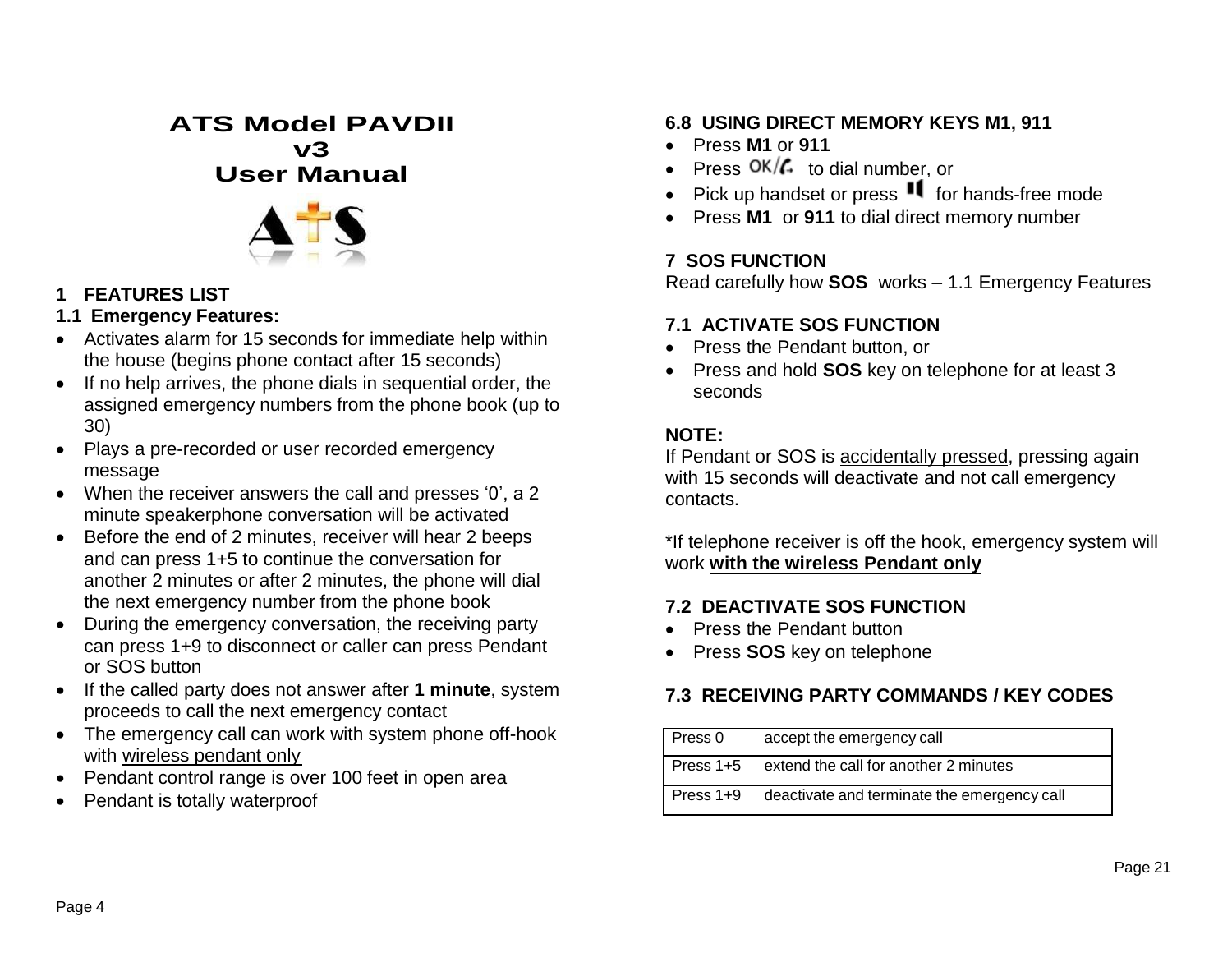#### **6.7 USING PHONEBOOK**

- To go to phonebook mode, press **PB/D** to make sure Is displayed on screen, next to the date
- Use ▲ and ▼ to navigate through the phonebook

#### **SOS will appear in front of clock in display for emergency numbers**

#### **6.7.1 MAKING CALLS FROM PHONEBOOK**

- Select a number from the phonebook
- Press  $OK/\mathcal{L}$  to dial the number

#### **6.7.2 EDIT NUMBER / NAME IN PHONEBOOK**

- Select a number from the phonebook
- Press and hold **PRO** until **"EDIT ?**" appears on display
- $\cdot$  Press OK $/$
- Start modifying number, name and emergency type according to Chapter "5.8 Store Telephone Numbers" Refer to Chapter "5.9 Name Recording" to record a name

#### **6.7.3 DELETE NUMBER FROM PHONEBOOK**

- Select a number from the phonebook
- Press **DEL – "DELETE ?"** will appear in display
- Press and HOLD **DEL** for 3 seconds number will be deleted

#### **6.7.4 DELETE ALL NUMBERS FROM PHONEBOOK**

- In phonebook, press and hold **DEL** for 3 seconds **"DELETE ALL?"** will appear in the display
- Again press and HOLD **DEL** for 3 seconds all numbers will be deleted

#### **1.2 TELEPHONE AND CID FEATURES**

- FSK/DTMF Emergency Talking Caller ID Speakerphone
- Languages Selectable: English / French / German / Spanish / Italian / Dutch / Swedish / Finnish / Danish / Polish / Portuguese
- Voice Reporting Selectable: English / French / German / Spanish / Italian / Dutch
- Up to 64 messages memory
- 22 digits for telephone numbers and 16 digits for name display capable
- Built-in phonebook holds up to 30 numbers
- Real time clock display
- (2) one-touch memory buttons (M1 and 911)
- (5) levels of LCD contrast adjustment
- Flash time 100/300/600ms selectable
- Tone / Pulse selectable
- In-use indicator
- Low and no battery indicator on display (must install 4 AA Alkaline LR6 – *not included*)
- Ringer volume control
- Ringer light
- Handset volume control
- Speakerphone volume control
- LCD back light
- External power: DC 9V 300mA adaptor
- Pendant operating frequency: 433.92 MHz
- Pendant battery: 23A 12V Alkaline
- Program key ON/OFF switch control
- Wall mountable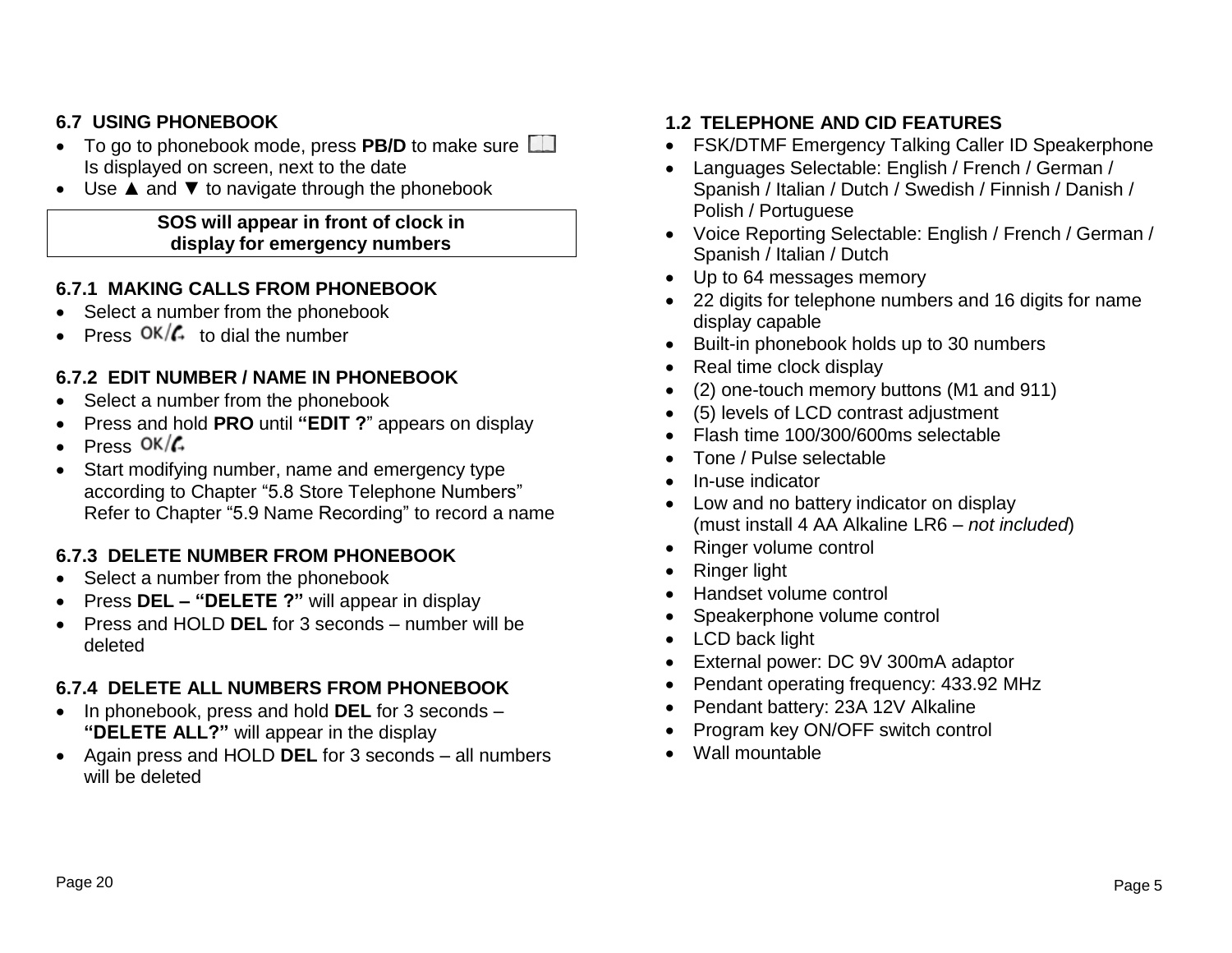# **2 BUTTONS / CONNECTIONS (See picture)**

- 1. LCD display
- 2. Direct memory key M1
- 3. Direct memory key 911
- 4. OK / Dial Key  $OK/\mathcal{L}$
- 5. Up key  $(A)$
- 6. Down key (▼)
- 7. Program key (**PRO**)
- 8. Delete key (**DEL**)
- 9. Phonebook / Caller ID list / Exit / Select key (**PB/D**)
- 10.Hands-free volume (**slide bar**) (below PB/D key)
- 11. Hands-free key
- 12.Redial / Pause key (**RD/P**)
- 13.Ringer LED
- 14.Flash key (**FLASH**)
- 15.Mute key (**MUTE**)
- 16.Curl cord connector (RJ9)
- 17.Numeric keypad
- 18.**SOS** key
- 19.Low battery / No battery LED
- 20.Hook switch
- 21.In-use LED
- 22.Program key **ON/OFF** switch
- 23.Ringer volume switch
- 24.Line connection (RJ11)
- 25.Power adapter connection
- 26.Curl cord connection (RJ9)
- 27.Handset volume switch
- 28.Wireless pendant
- 29.Pendant **SOS** button
- 30.Pendant transmission LED

#### **6.6.1 MAKING CALLS FROM CALLER ID LIST**

- Press  $OK/G$
- Arrow down ▼ to select number from caller ID list
- Press  $\frac{OK}{G}$  2 x to dial number

#### **6.6.2 COPY NUMBER FROM CALLER ID LIST TO PHONEBOOK**

- Select number from caller ID list
- Press and hold **PRO** for 2 seconds "**COPY TO MEMORY**" will be displayed
- Press  $OK/\mathcal{L}$  to store number

## **6.6.3 DELETE NUMBER FROM CALLER ID LIST**

- Select number from caller ID list
- Press **DEL – "DELETE ?"** will appear on display
- Press and hold **DEL** for 3 seconds number will be deleted

## **6.6.4 DELETE ALL NUMBERS FROM CALLER ID LIST**

- In caller ID list press and hold **DEL** for 3 seconds **"DELETE ALL ?"** will appear on display
- Press and hold **DEL** for 3 seconds all numbers will be deleted

#### **RECEIVING CALLER ID INFORMATION**

Incoming call display will display number, area code, name, time and date of call. If provided by telephone company, you may see:

**"OUT OF AREA"** – call is made through telephone company which does not offer Caller ID service or does not transfer calls by long distance net

**"PRIVATE CALL"** – some areas allow callers to prevent their telephone data from being displayed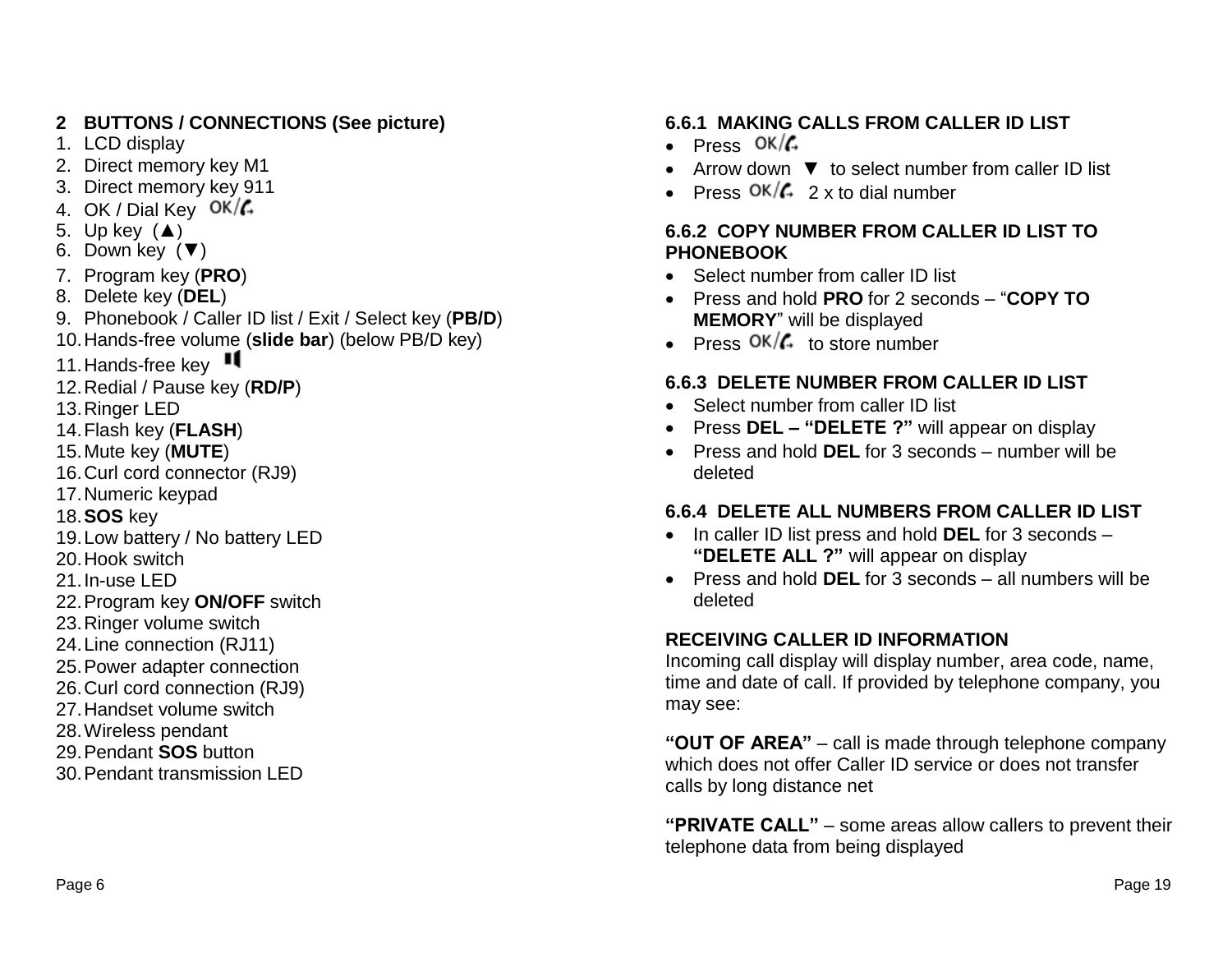## **6.3 DEACTIVATING MICROPHONE**

During a call, you can deactivate the microphone and talk freely without the caller hearing you

Press and hold **MUTE** to mute the microphone

#### **6.4 FLASH FUNCTION**

If dialing number is busy or conversation is complete, press **FLASH** key to disconnect line for dialing another number

When equipped with PABX, telephone makes it easy to transfer calls

- Press **FLASH** key for call waiting
- Dial extension number of caller intended
- When party answers, hang up handset
- When line is busy or no answer, press **FLASH** again to

**6.5 LAST NUMBER REDIAL**<br>The telephone will remember the last number dialed<br> $\blacksquare$  16

- Pick up handset or press  $\blacksquare$  for hands-free
- **Press RD/P** to redial last number called

#### **6.6 INCOMING CALLER ID LIST**

The telephone can store up to 64 calls in the caller ID list The display will show total of calls and number of new calls

To review incoming calls, press **PB/D** to make sure **"CLIP"** is displayed next to date on display Use  $\blacktriangle$  and  $\nabla$  to navigate through incoming calls







30 Pendant battery 12v Alkaline CN23A<br>29 (included in pendant) (included in pendant)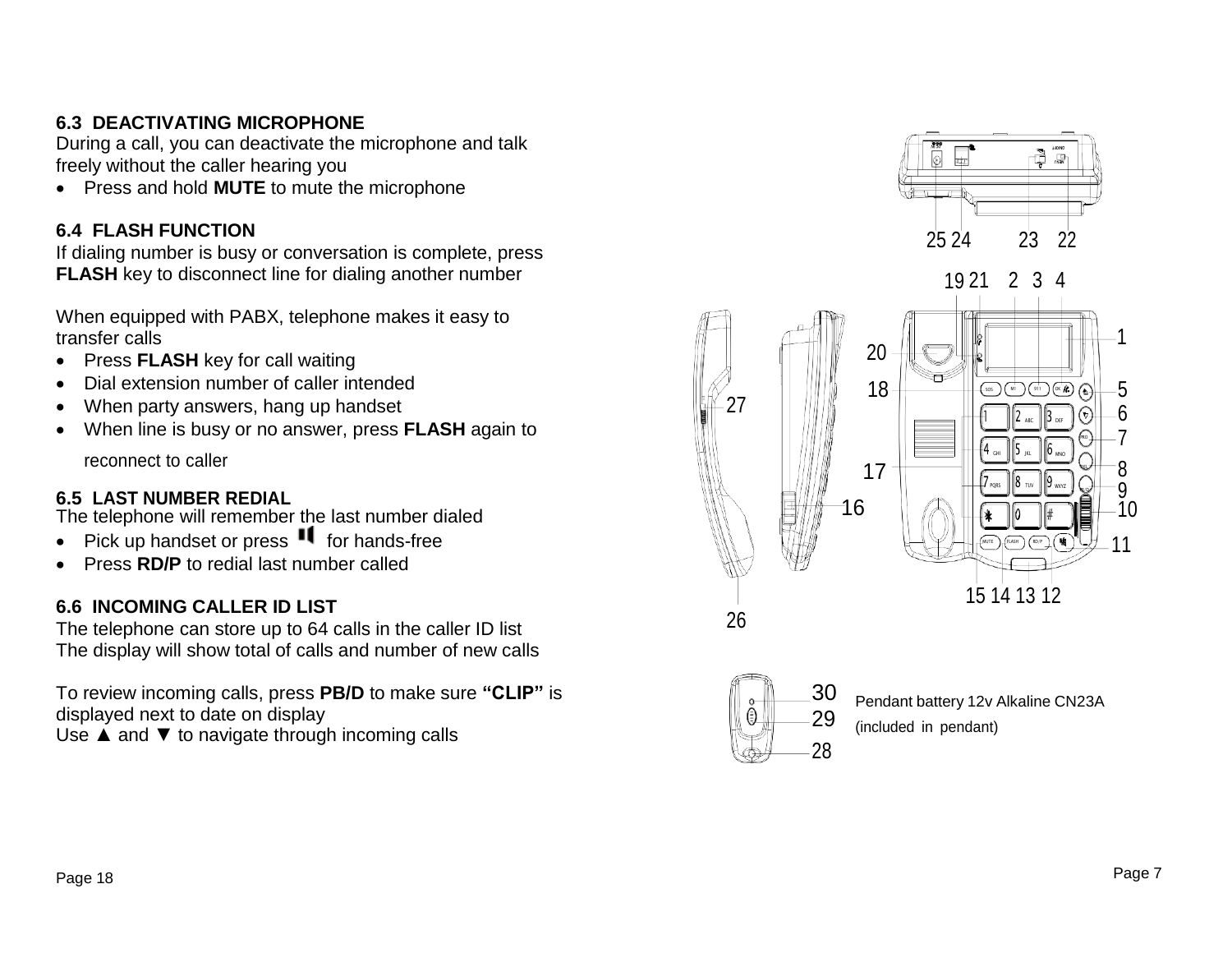#### **3 INSTALLATION**

#### **Telephone line needs to be disconnected prior to opening the battery compartment!**

Put batteries in battery compartment to activate display

- Unscrew battery compartment on bottom of telephone
- Insert 4 Alkaline AA (LR06, 1.5V) batteries (*not included)*
- Close battery compartment
- Connect one end of telephone line cord to telephone wall jack and other end to back of telephone
- Connect power adapter to connection on back of telephone and to available power outlet
- If you do not install batteries, the "Low Battery / No Battery" LED will continue to flash
- When replacing batteries, pick up handset first, then replace batteries – otherwise time clock setting will be lost
- System will run on battery power for emergencies

#### **4 DESCRIPTION OF DISPLAY**

Upper line displays basic information, middle line displays telephone number and bottom line displays name of caller

- is Low or No battery indicator
- "REPEAT" means the repeat of an incoming call
- "VOICE" means voice reporting indicator
- "NEW" means there are new incoming calls
- "SOS" means emergency calls
- "XX:XX XX/XX" means Hour / Minute Month / Date

#### **6 USING TELEPHONE**

#### **6.1 MAKING CALLS**

- Enter telephone number
- Press **DEL** to delete wrong entered number
- Press  $OK/\mathcal{C}_r$  or  $\blacksquare$  to make hands-free call or,
- Pick up handset to off-hook and enter telephone number

**Volume of handset can be set HI or LOW (27)**

**During call made with handset, you can switch to hands-**

**free by pressing and hanging up handset. Hands-free volume is adjusted using button (10)**

**In case telephone is connected to PBX system it may be necessary to add a Pause after PBX access code. Telephone can generate a '4' second Pause time. EX: 0 P 012345678 Press RD/P to enter a Pause**

Call duration timer will start in display 4 seconds after number is dialed.

#### **6.2 RECEIVING CALLS**

When a call comes in, phone will ring and ringer LED will blink

Pick up handset or press  $\blacksquare$  or Pendant to answer hands- free

#### **Use switch (23) to set ringer volume**

**A call that has been accepted by use of the pendant can also be terminated by pressing the pendant again**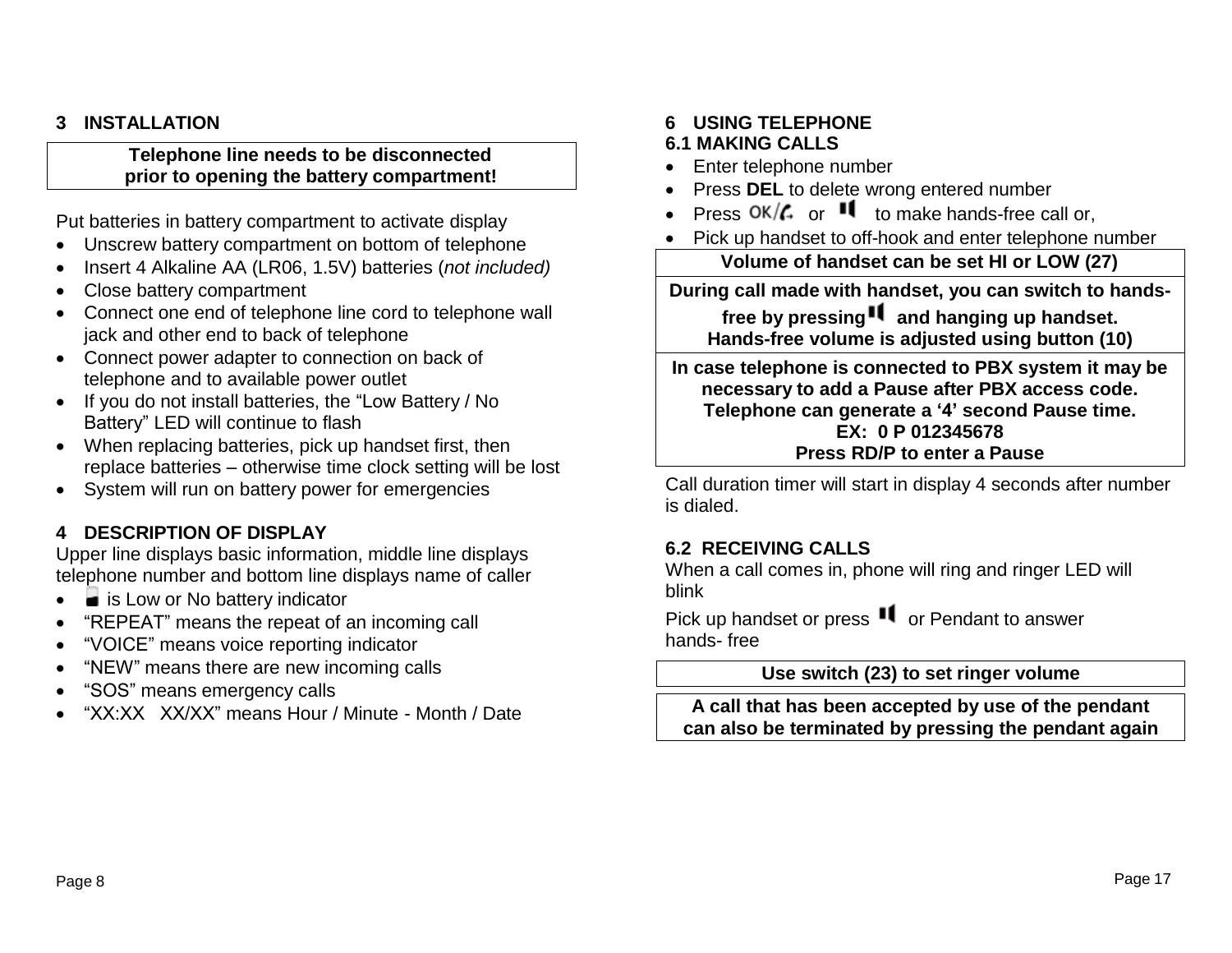## **5.11 CHECK EMERGENCY MESSAGE**

The message you recorded in previous Chapter can be verified

- Press **PRO**
- Press ▲ 5 x to select "**CHECK MESSAGE**"
- Press  $OK/G$  to listen to recorded message
- Press **PB/D** to leave menu

#### **To erase recording, press DEL during playback**

After all programming is complete, you can switch program lock ON (22)

## **5.12 PAIR NEW PENDANT / REMOVE ALL PENDANTS**

The pendant is registered in the telephone by its ID Code. In case of repair or other reason, it can be necessary to register the pendant to the telephone. The pendant can also be deleted from the telephone. A total of (5) pendants can be paired to the system.

To pair a pendant:

- Press **PRO**
- Press ▼ 2 x to select "**PAIR NEW PENDANT**"
- Press OK/**4** "PAIRING" will be displayed
- Press  $OK/G$  to start pairing process
- Press button on pendant
- **"DONE"** will appear if pairing is successful
- Press **PB/D** to leave menu

To remove a pendant:

- Press **PRO**
- Press ▼ 2 x to select "**PAIR NEW PENDANT"**
- Press  $OK/G$  "**PAIRING**" will be displayed
- Press ▲ or ▼ to select **"DELETE ?**"
- Press  $OK/\mathcal{L}$  to delete all pendants
- Press **PB/D** to leave menu
- $L$  is phonebook indicator
- "CLIP" means incoming Caller ID list
- "CALL #" means total number of incoming calls
- A. If time and date of incoming calls is different from telephone company, telephone will adjust the time and date automatically according to Telecom Provider when receiving calls
- B. If there is no operation or no incoming calls longer than 20 seconds, LCD only displays time and date, total number of received calls and number of new incoming calls
- C. Telephone can store up to 64 incoming calls. If there is a new call after the  $64<sup>th</sup>$  call, the oldest call will be erased automatically and new call will be stored.

## **4.1SETTINGS**

Settings for PROGRAM **(PRO)** menu switch (22)

- LCD Contrast (see 5.3)
- Enter Time / Date (see 5.4)
- Store Number (see 5.8)
- Name Recording (see 5.9)
- Check Message (see 5.10)
- LCD Language (see 5.1)
- Voice (see 5.2)
- Set Flash Time (see 5.7)
- Set Dial Mode (see 5.6)
- Pair New Pendant (see 5.12)
- Local Area Code (see 5.5)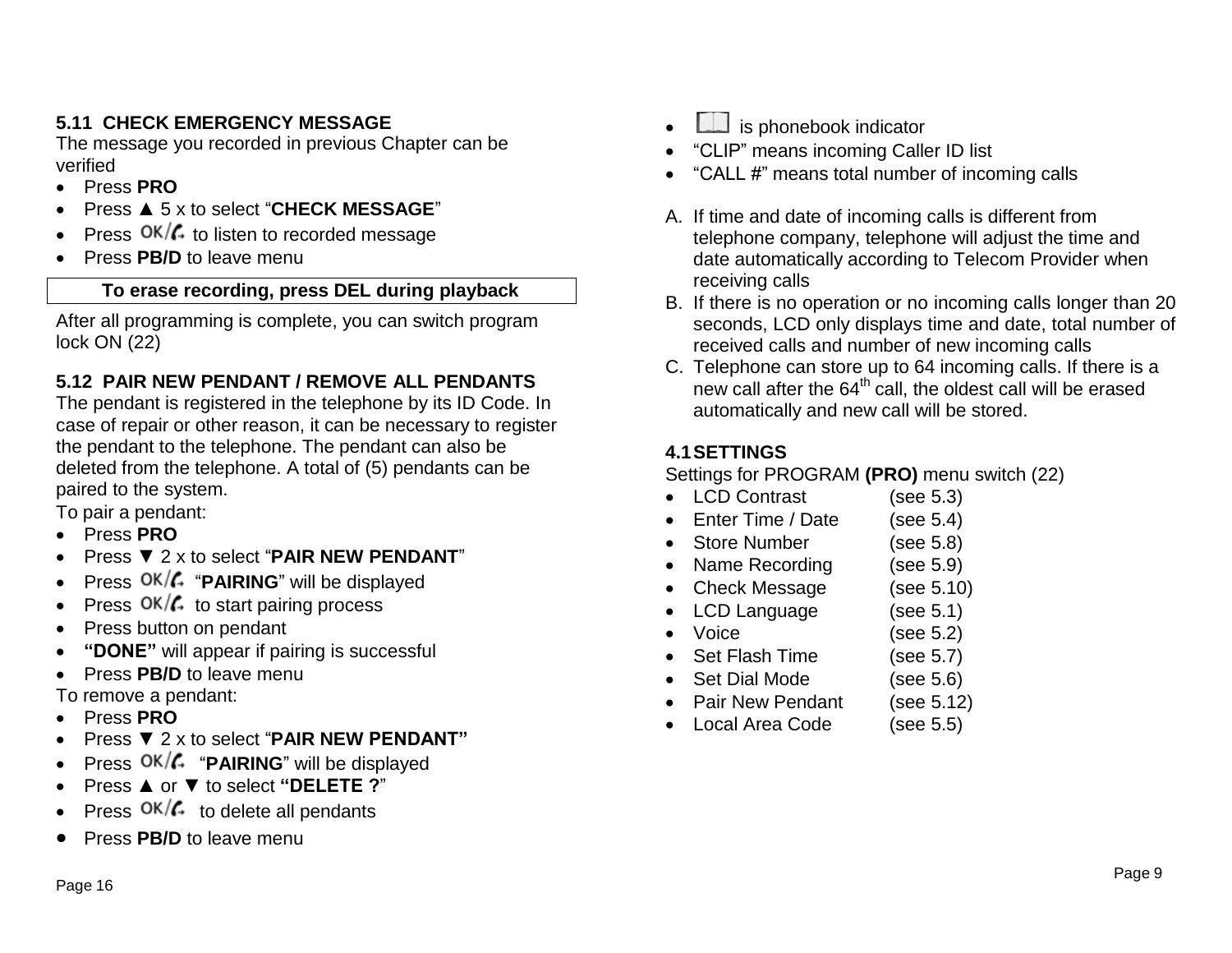#### **5.1 LANGUAGE SETTING**

The telephone has (11) display languages: English (ENGLISH), French (FRANCAIS), German (DEUTSCH), Spanish (ESPANOL), Italian (ITALIANO), Dutch (NEDERLANDS), Swedish (SVENSKA), Finnish (SUOMI), Danish (DANSK), Polish (POLSKI) and Portuguese (PORTUGUES).

To select the language follow these steps:

- Press **PRO**
- Press ▲ 6 x to select "**LCD LANGUAGE"**
- Press  $OK/\mathcal{L}$  to enter the settings
- Use ▲ and ▼ to select the languages
- Press  $OK/\mathcal{L}$  to confirm
- Press **PB/D** to leave menu

#### **5.2 VOICE GUIDANCE**

The telephone has a voice guided menu and will also repeat every dialed digit by voice. You can select from six different voice languages: English (ENGLISH), French (FRENCH), German (GERMAN), Spanish (SPANISH), Italian (ITALIAN), Dutch (DUTCH) or disable the voice.

- Press **PRO**
- Press ▲ 7 x to select **"VOICE"**
- Press  $OK/\mathcal{C}$  to enter settings
- Use ▲ and ▼ to select voice guidance
- Press  $OK/\mathcal{L}$  to confirm

#### **If you don't want voice guidance, select "VOICE NO"**

Press **PB/D** to leave menu

## **5.9 NAME RECORDING**

Once a number / name is stored, you can record the name. You can change the name you have recorded while storing a number / name in previous Chapter.

- Press **PRO**
- Press ▲ 3 x to select **"NAME RECORDING**"
- Press  $OK/\mathcal{L}$  to enter
- Use ▲ or ▼ to navigate through all stored numbers / names

**You will hear recorded name while navigating through stored contacts. Press DEL to erase recording.**

- When you have selected the contact, press and hold and wait for the beep - **"VOICE"** icon will flash
- After the beep, say the name of stored contact
- Release the  $OK/\mathcal{L}$  button to finish recording
- Press **PB/D** to leave menu

## **Maximum length of recording is '3' seconds**

#### **5.10 RECORD MESSAGE**

For **SOS** calls, the telephone will broadcast a standard prerecorded message unless you record your own message.

- Press **PRO**
- Press ▲ 4 x to select **"RECORD MESSAGE"**
- Press and hold  $OK/\mathcal{L}$ , wait for beep "VOICE" icon will flash
- After the beep, record your message
- Release the  $OK/f_{+}$  button to finish recording
- Press **PB/D** to leave menu

#### **The maximum length of recording is '20' seconds**

**The default message is: "THIS IS AN EMERGENCY CALL TO ACCEPT THIS CALL PRESS ZERO"**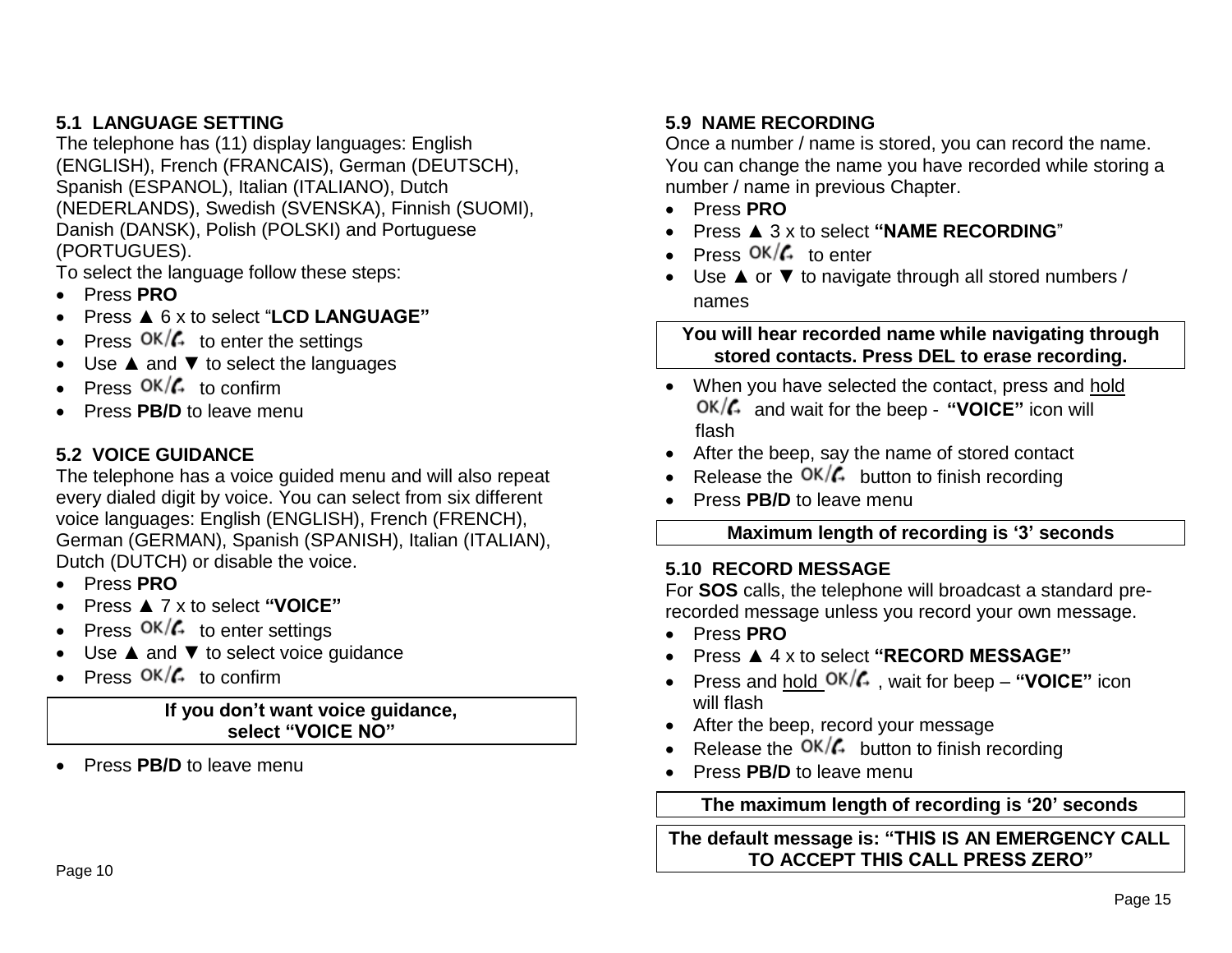# **5.8.1 STORE NUMBER IN DIRECT MEMORY KEY (M1)**

- Press **PRO**
- Press ▲ 2 x to select **"STORE NUMBER"**
- Press  $OK/G$  to enter
- Enter telephone number to be stored
- Press **DEL** to delete wrong entered digit
- Use ▲ and ▼ to move back and forward through number
- Press  $OK/\mathcal{L}$  to confirm
- Press **M1** key
- Press  $OK/G$  to save
- Press **PB/D** to leave menu

# **CHANGE 911 KEY**

The 911 key is pre-programmed from the factory. If you need to change the 911 key, you may program another number following these steps:

- Press **PRO**
- Press ▲ 2 x to select **"STORE NUMBER"**
- Press  $OK/\mathcal{L}$  to enter
- Enter telephone number to be stored
- Press **DEL** to delete a wrong entered digit
- Use ▲ and ▼ to move back and forward through number
- Press  $OK/\mathcal{L}$  to confirm
- Press **911** key
- Press  $OK/G$  to save
- Press **PB/D** to leave menu

# **5.3 LCD CONTRAST**

You can set the LCD display contrast to 5 different levels:

- Press **PRO**
- Press  $OK/G$  to select "LCD CONTRAST"
- Use **▲ and ▼ to select desired level**
- Press  $OK/G$  to confirm
- Press **PB/D** to leave menu

# **5.4 ENTER TIME AND DATE**

When you have subscription to Caller ID service and your telephone provider sends date and time together with telephone number, the phone's clock will be set automatically.

- Press **PRO**
- Press ▲ 1 x to select **"ENTER TIME / DATE"**
- Press  $OK/G$  to enter settings
- Use ▲ and ▼ to change hour
- Press  $OK/\mathcal{L}$  to confirm
- Use ▲ and ▼ to change minutes
- Press  $OK/G$  to confirm
- Use **▲** and ▼ to change month
- Press  $OK/G$  to confirm
- Use **▲** and ▼ to change date
- Press  $OK/G$  to confirm
- Press **PB/D** to leave menu

# **5.5 SET AREA CODE**

When you have subscription to Caller ID service, it can be necessary in some countries to enter your area code. You can set up to 5 digits for the area code.

- Press **PRO**
- Press ▼ 1 x to select **"LOCAL AREA CODE"**